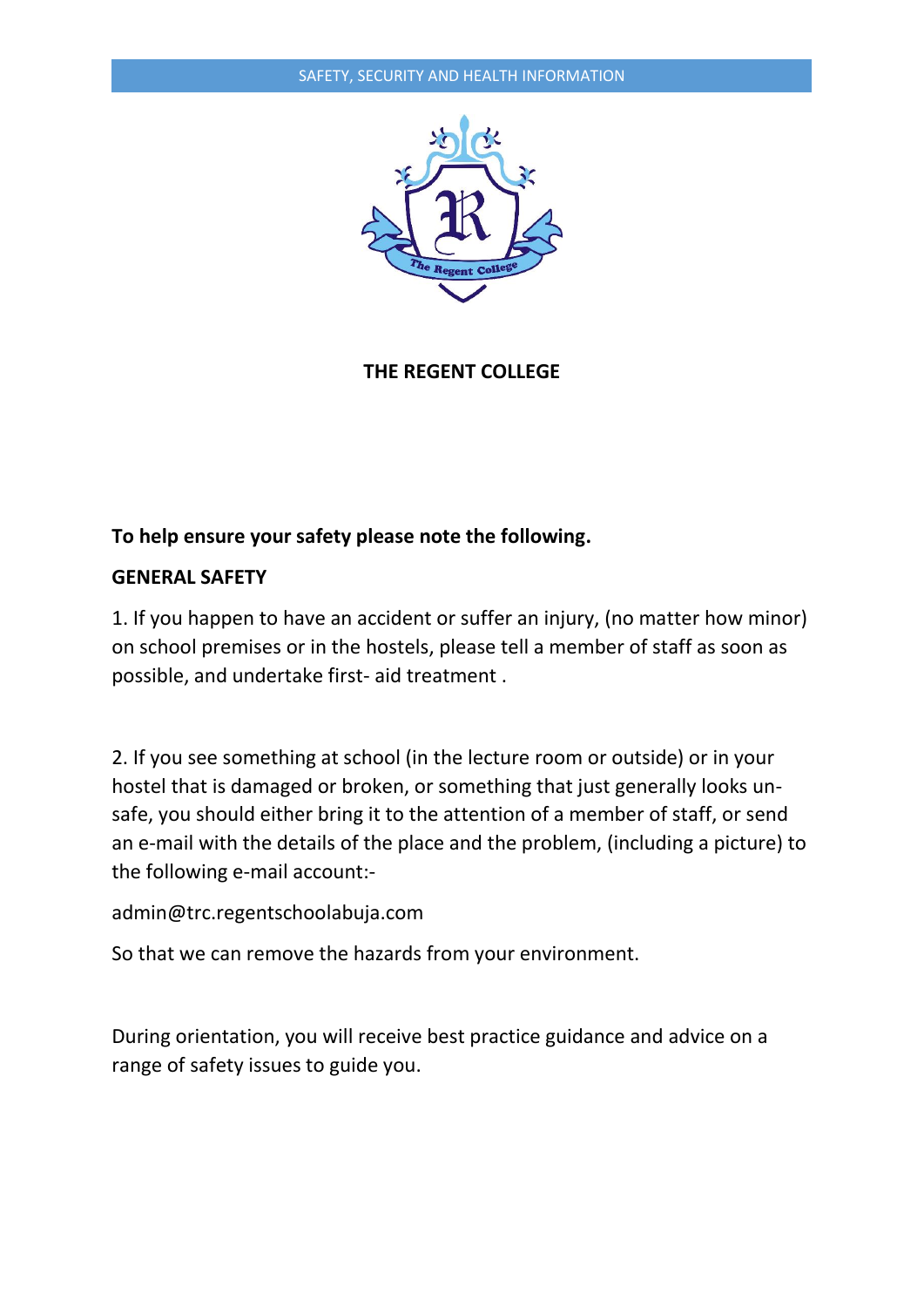**Our Students must;** take care of themselves and those who may be affected by their acts, co-operate with The Regent College on all health and safety matters, not interfere with any item which has been provided in the interest of safety, report any hazards or suspicious activities, and report all accidents and incidents you become aware of.

**The Regent College will provide the necessary training, supervision and information** to ensure high standards of safety and will take appropriate action where students deviate from this expectation. Monitoring and review of all our activities, systems and procedures will ensure the continuous improvement of our safety.

## **SAFETY ON THE STREETS**

Ensure that you find safe routes to school, the shops etc. These should be in well-lit areas.

Avoid walking alone in dark or lonely roads.

If you are walking somewhere, walk confidently facing oncoming traffic.

If you are crossing the road, make sure that you look both ways before crossing, or use a pedestrian crossing.

We recommend that you walk in groups of 3 or more.

Do not carry large amounts of cash or valuables with you.

We can store cash or valuables for boarders.

Carry your bag close to you with the clasp/zips facing inwards.

Make sure that your mobile phone is topped up before embarking on a long journey.

Please add the number of the School's Admin officer (07054392083) as contact.

You should also store the number of your house parent if you are a boarder.

Do not talk to strangers and avoid confrontation.

If you ever feel like you are being followed, cross the street.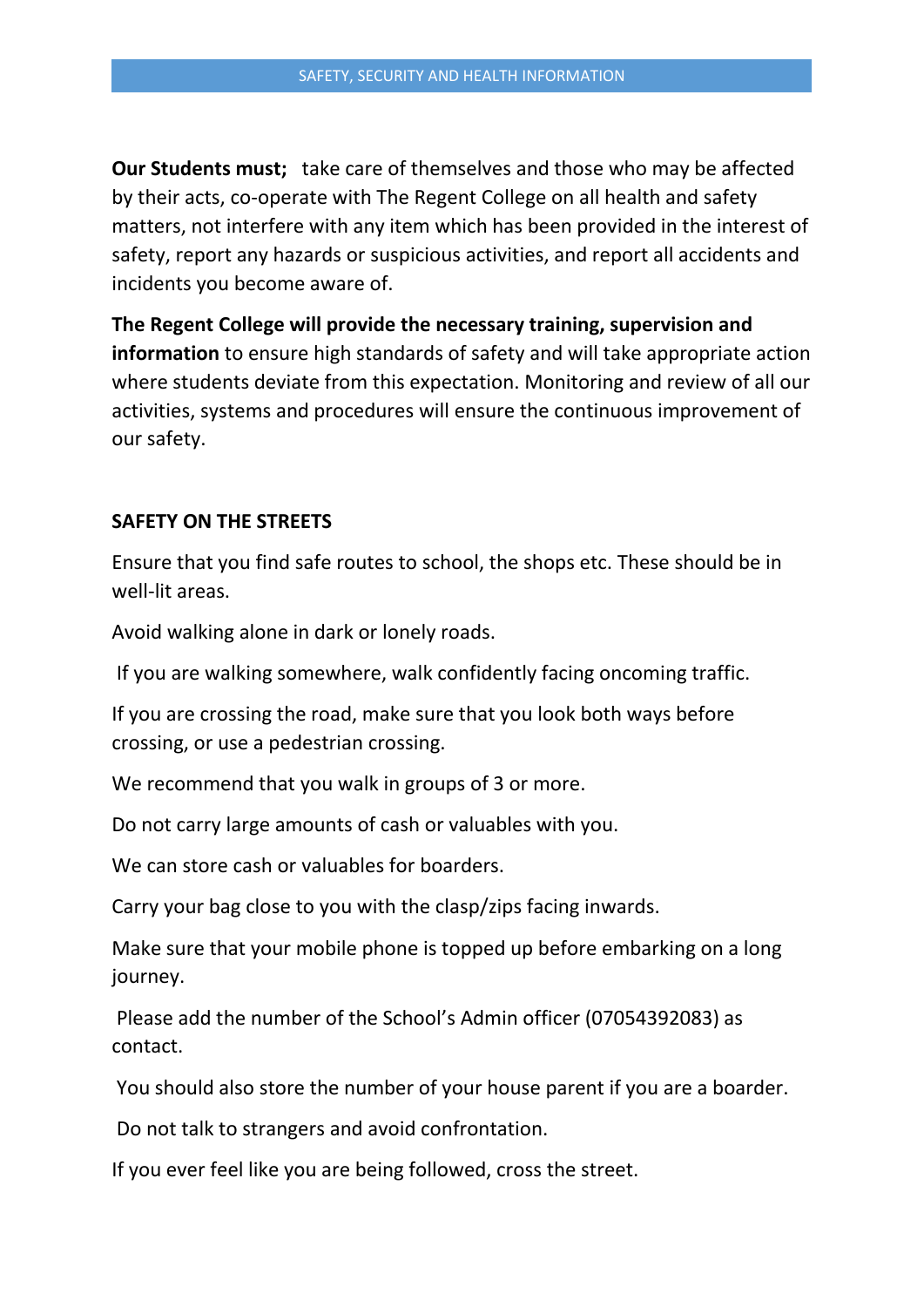If you are still concerned, go to the nearest public area such as a restaurant, shop etc. and ask the staff to help you.

## **SAFETY IN AND AROUND THE COLLEGE**

**Regent Street:** If you drive yourself, ensure you always carry your driver's license and particulars of the car at all times.

Be mindful of all other road users, obey all road rules and please be extra careful on Regent Street. Drive carefully and park at the allotted car park where a tally of identification will be given to you.

When leaving Regent Street be very careful of pedestrians, and other drivers.

## **SAFETY ON ACTIVITIES/EXCURSIONS**

Teachers will be given responsibility for you when you are on an activity or excursion. You will be advised who that person is on each activity. Make sure you take their contact number and store it on your phone.

Listen to your teachers. They will advise you where you should meet them, and how much free time you have.

Make sure you return to the meeting point on time.

Be aware of your surroundings.

Take note of any landmarks or shops to help you find your way around.

If you lose your way, it will help us to find you.

Do not walk around places you are not familiar with alone.

Stay in small groups and keep to busy areas of town.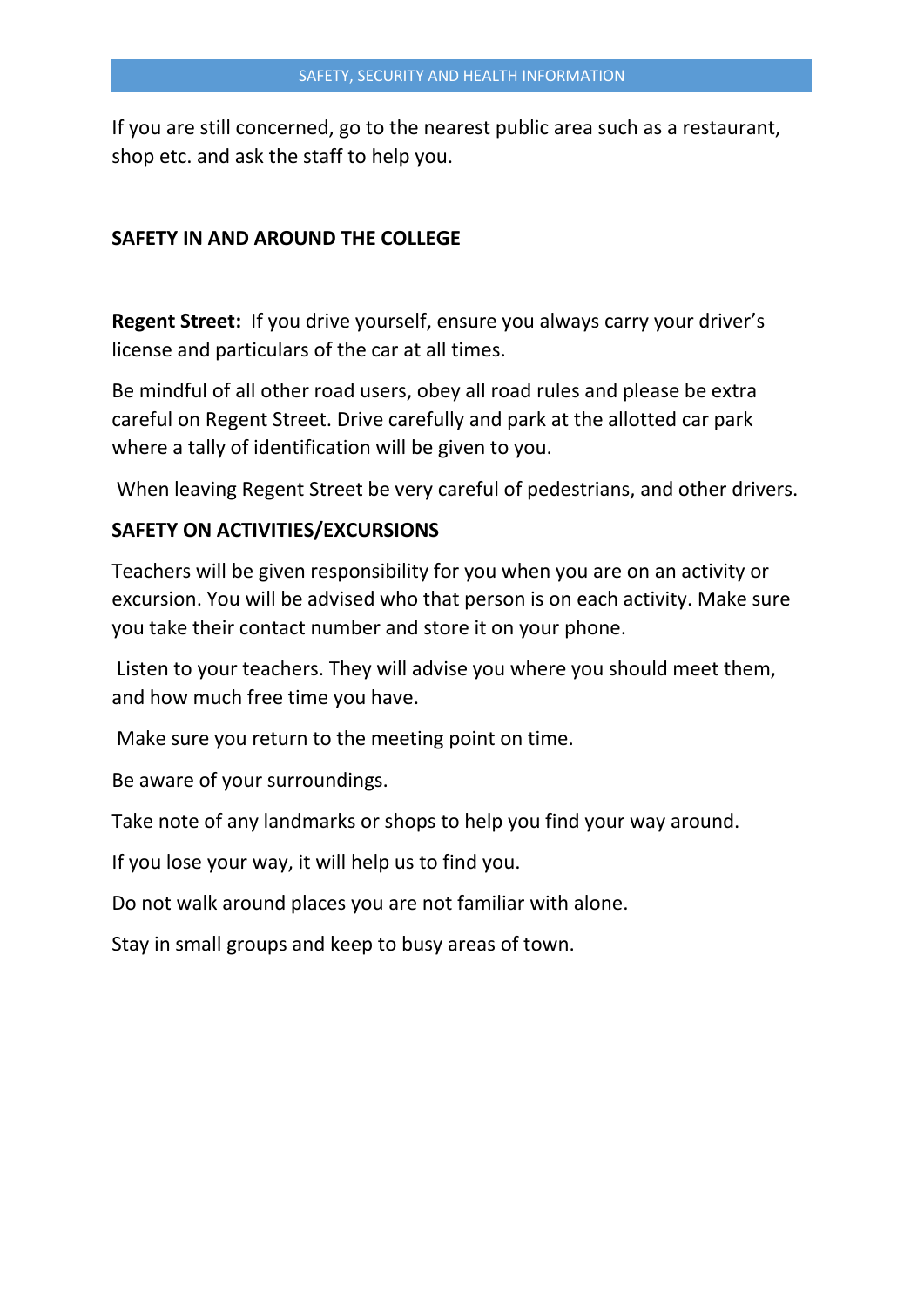#### **TIPS ON USING TAXIS/UBER**

If you need to use a taxi, call UBER. Download the App on your mobile phone in case you ever need it.

Before you get in the UBER, check that it is the same make and number as indicated on the UBER App.

Agree the price in advance with the driver to avoid any misunderstanding. Sit in the back of the vehicle. Ideally behind the driver.

Have your cash ready to pay the driver and pay after you have dis-embarked the vehicle.

It is acceptable to ask the taxi driver to wait until you have entered your accommodation before driving off.

## **SAFETY ON-LINE and ON THE INTERNET**

Students should be cautious on providing any personal details including images to people claiming to be their friends online.

Students are responsible for using the College ICT systems and mobile devices in accordance with the College's Internet Acceptable.

Seek help and follow procedures where you are worried or concerned, or where you believe an E-safety incident has taken place involving you or another member of the College community.

Students must act safely and responsibly at all times when using the internet and/or mobile technologies.

If a student is a victim of cyber bullying this should also be reported to the IT Manager, Principal etc in the first instance.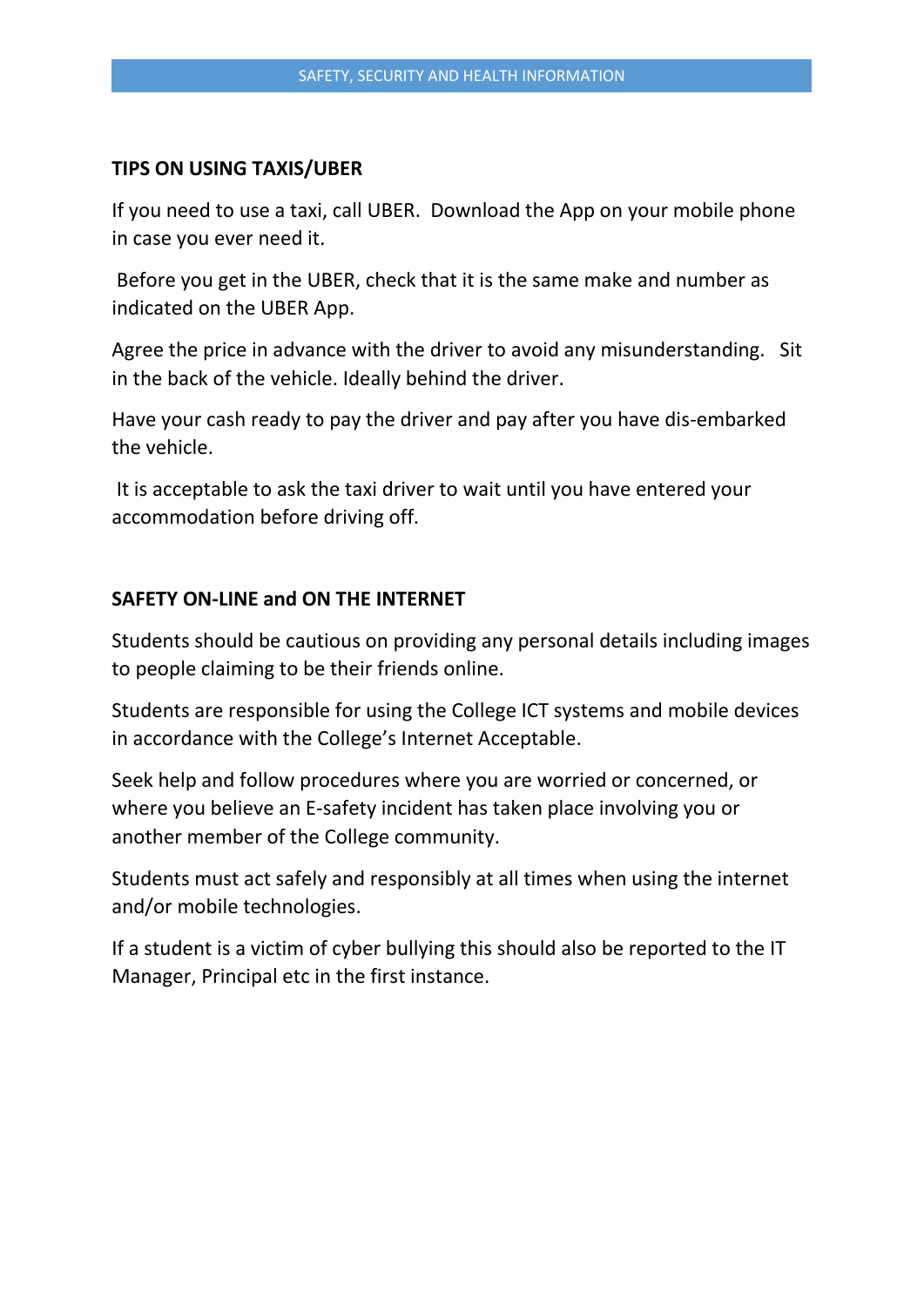#### **ELECTRICAL SAFETY**

Prior to use students must ensure that the equipment they are using is in good condition.

The equipment must be used in accordance with academic direction and the manufacturer's advice.

The obvious hazards associated with electricity are; contact with live parts causing shock and burns, faults, which can cause fire, Fire or explosion where electricity could be the source of ignition

**Danger signs to look out for:** Fire, Hot plugs and sockets, fuses that blow for no obvious reason, flickering lights, scorch marks on sockets or plugs, are all signs of loose wiring or other problems.

Badly wired plugs: If the coloured wires are sticking out of the plug, and water/debris can get inside.

**Cracked or overloaded sockets:** If you plug too many appliances into an adaptor you could overload the socket, which can lead to overheating. **Multipoint adaptors:** Multipoint adaptors should not be used unless absolutely necessary, adaptors should only be of a type authorised by the college.

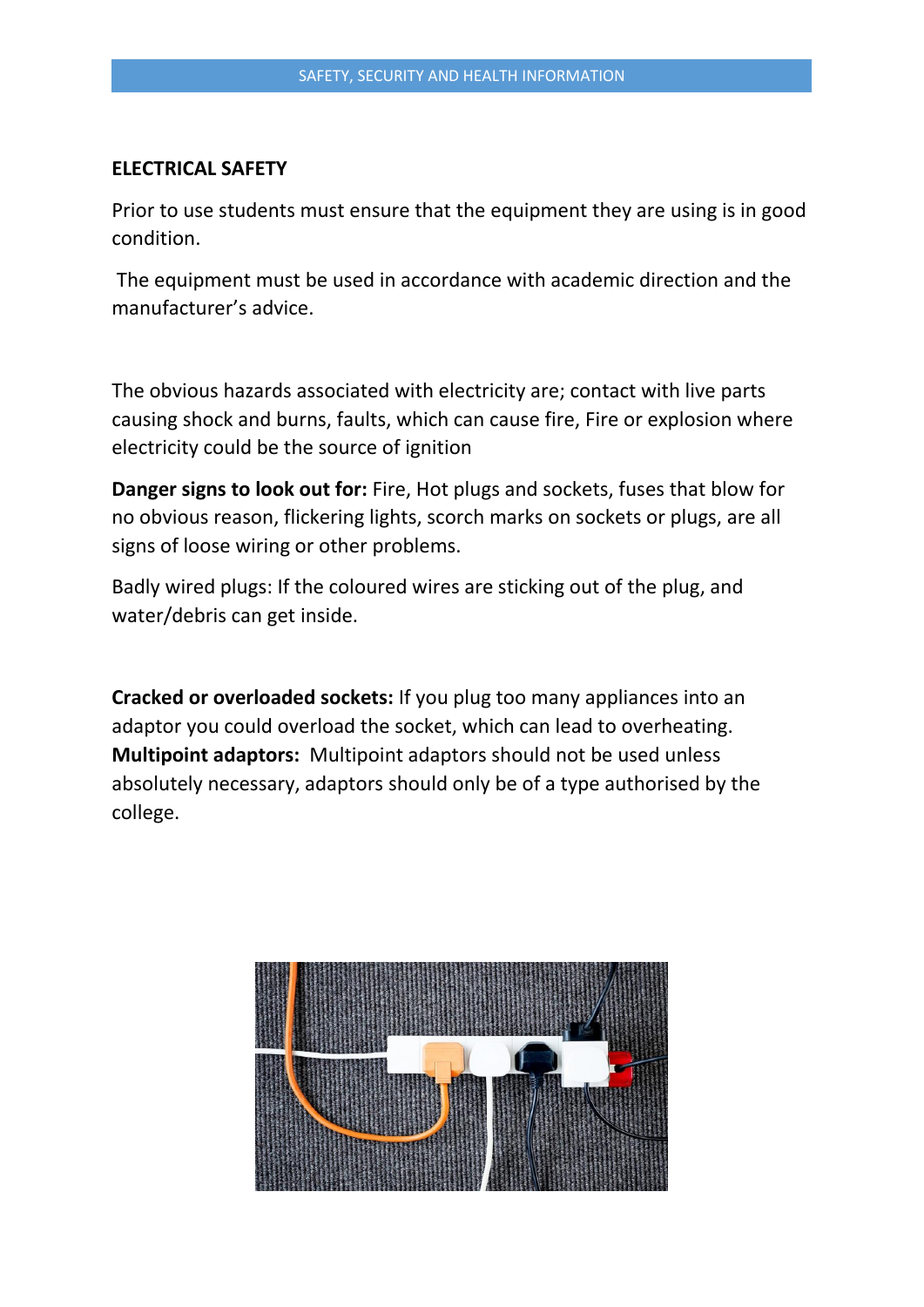## **No more than one of these sort of adaptors may be used at any one outlet.**



**Fraying power leads:** The outer covering of a power lead must not be damaged. See example below